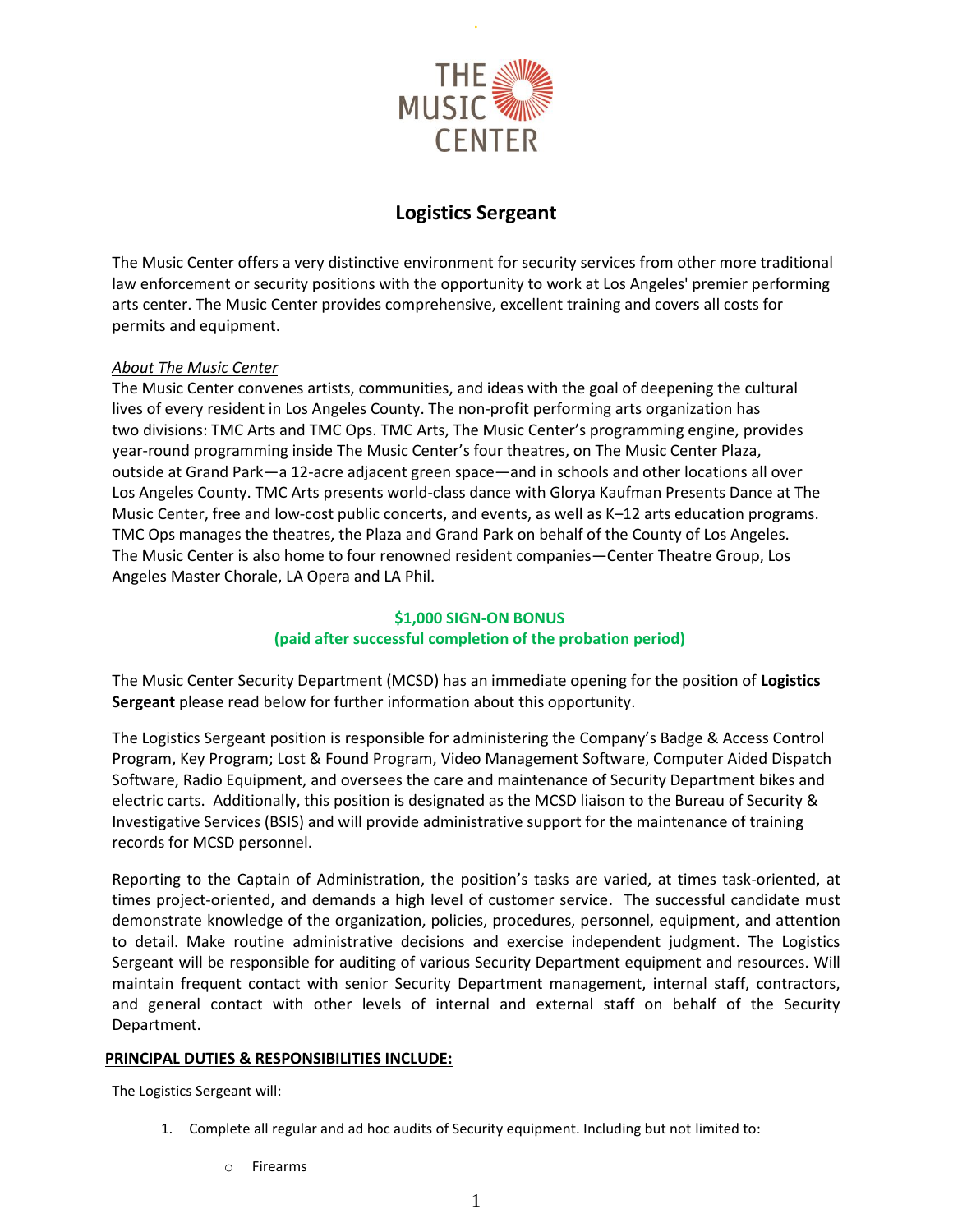- o Batons
- o Uniforms & equipment
- o Access Control System
- o Keys
- o Video Management Software, including cameras
- o Computer Aided Dispatch Software
- o Radio Equipment
- 2. Oversee the care and maintenance of security uniforms and equipment including:
	- o Bikes
	- o Carts
	- o Radios
	- o Cameras
- 3. Process fulfill, and vet access control badge and key requests from other Music Center departments, resident companies and franchise companies.
- 4. Process, fulfill, and vet security uniform and equipment requests received from other supervisors.
- 5. Assist with the processing and fulfillment of Pay-for-Skills packets received from other supervisors.
- 6. Identify needs for the continuing improvement of Security Department resources and make appropriate recommendations to Music Center Security Management.
- 7. Participate in staff meetings as required.
- 8. Maintain equipment maintenance records
- 9. Evaluate the need for maintenance or repair of security equipment and schedule the repairs accordingly.
- 10. Ensure that all repairs are completed in a timely manner.
- 11. Participate in special projects as assigned by higher authority.
- 12. Coordinate the return of lost items to rightful owners.
- 13. Coordinate the proper disposition of all lost and found items consistent with MCSD policy.
- 14. Conduct regular audits of lost and found inventory.
- 15. Department liaison to BSIS for Guard Card and Firearm certifications.
- 16. Responsible for the maintenance of training files and data for MCSD personnel.
- 17. Perform other duties as assigned.
- 18. Coordinate and assist with SOCC training, including the training and mentoring of SOCC trainees.
- 19. Assist with video investigations as directed.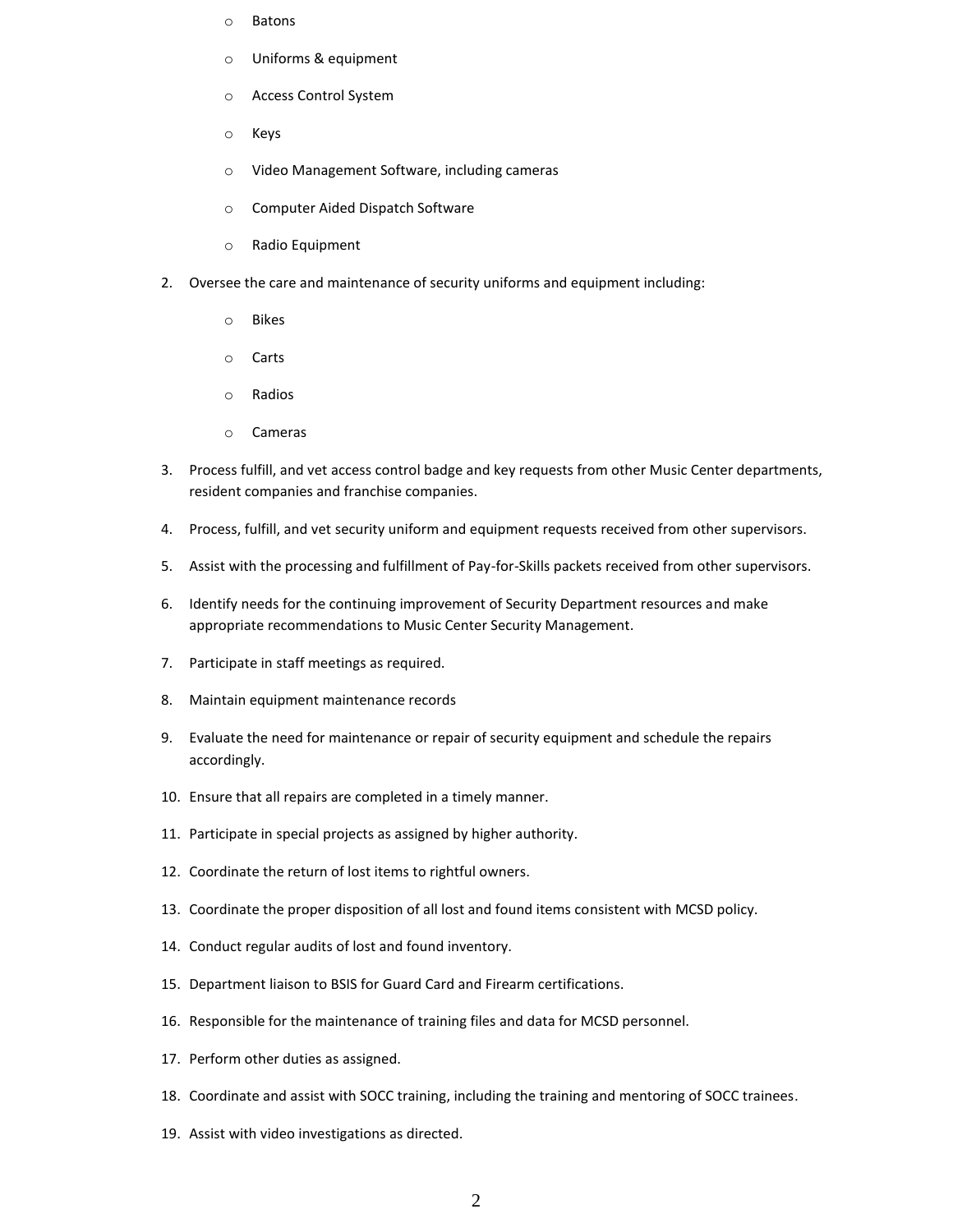#### **SKILLS, KNOWLEDGE, AND QUALIFICATIONS INCLUDE:**

- Must have a Valid California Guard Card
- Valid California Firearm & Baton permits (This requirement may be waived for up to 90-days for exceptionally qualified candidates)
- Valid California Driver License
- $\bullet$  1<sup>st</sup> Aid & CPR certifications Either current or be able to obtain certifications within 30-days of employment
- Should have 1-2 years previous security, public safety, or customer service experience, or equivalent as determined by The Music Center.
- Candidates must have a minimum of a High School Diploma, a GED, or 2-years of successful college level study.
- Possess outstanding communication skills with the ability to write detailed and concise reports, memos and other correspondence; strong verbal skills with the ability to give detailed instructions, explain complex information in simple terms and with the ability to give instructions; ability to communicate effectively with all levels of staffs; strong interpersonal skills including diplomacy, tact and confidentiality.
- Minimum 1-year lead or head position experience; knowledge of and or familiarity with disciplinary processes and conducting employee performance appraisals.
- Demonstrated strong leadership skills in order to effectively lead, manage, mentor, and develop effective working relationships with superiors and subordinates alike.
- Possess good customer services skills and be able to have positive interaction with the public, as well as give simple directions, and instructions under emergency situations.
- Candidates will be tested in their knowledge of basic security functions. A written test will be administered as part of the selection process.
- All Security Department employees at the Music Center may be subject to random chemical screening at any time.

### *ADMINISTRATIVE, LOGISTICS & OTHER QUALIFICATIONS INCLUDE:*

Skill and confidence necessary to professionally and effectively represent The Music Center Security Department, both orally and in writing, in liaisons with Music Center Management; Music Center resident companies; the public; other Security Organizations; law enforcement organizations; contractors; and others as required on a business level.

Have a minimum of two (2) years previous Corporate Security, Public Safety or Law Enforcement experience.

Good knowledge of BSIS process for the issuance and renewal of Guard Card and Firearm permits.

Minimum of 1 year of administrative/clerical skills in operating a personal computer; Microsoft Office programs, email, typing and general office equipment knowledge.

Good knowledge and understanding of access control, ID badging, and CCTV camera operations.